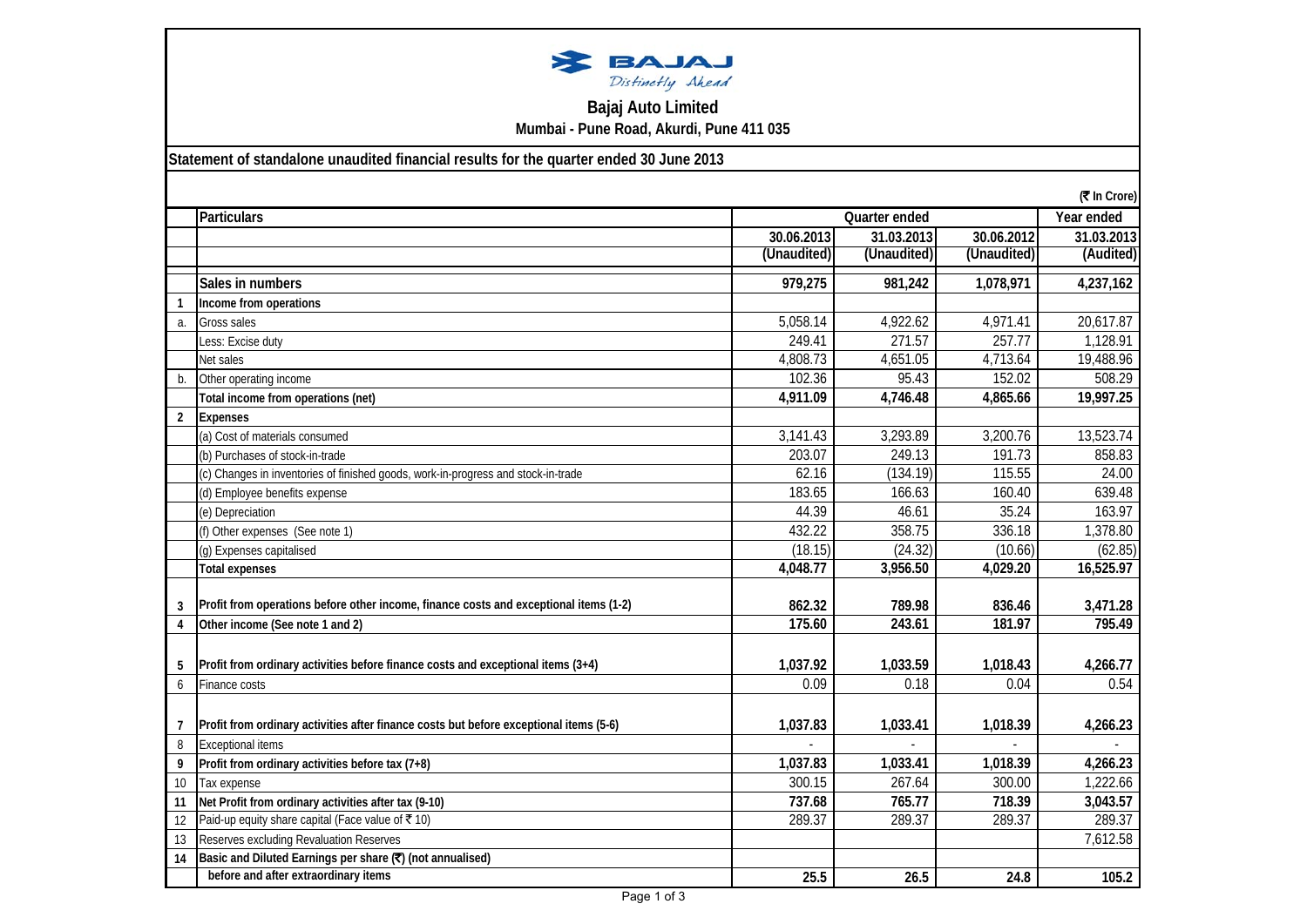|                | <b>Particulars</b>                                                                      | Quarter ended |             |             | Year ended  |  |
|----------------|-----------------------------------------------------------------------------------------|---------------|-------------|-------------|-------------|--|
|                |                                                                                         | 30.06.2013    | 31.03.2013  | 30.06.2012  | 31.03.2013  |  |
|                | A Particulars of shareholding                                                           |               |             |             |             |  |
|                | Public shareholding @                                                                   |               |             |             |             |  |
|                | Number of shares                                                                        | 144,633,888   | 144,633,888 | 144,633,688 | 144,633,888 |  |
|                | Percentage of shareholding                                                              | 49.98%        | 49.98%      | 49.98%      | 49.98%      |  |
| $\overline{2}$ | Promoters & Promoter Group Shareholding                                                 |               |             |             |             |  |
|                | (a) Pledged / Encumbered                                                                |               |             |             |             |  |
|                | Number of shares                                                                        | 86,855        | 148.855     | 2,656,585   | 148,855     |  |
|                | Percentage of shares (as a % of the total shareholding of promoters and promoter group) | 0.06%         | 0.10%       | 1.84%       | 0.10%       |  |
|                | Percentage of shares (as a % of the total share capital of the company)                 | 0.03%         | 0.05%       | 0.92%       | 0.05%       |  |
|                | (b) Non-encumbered                                                                      |               |             |             |             |  |
|                | Number of shares                                                                        | 144.646.277   | 144,584,277 | 142.076.747 | 144,584,277 |  |
|                | Percentage of shares (as a % of the total shareholding of promoters and promoter group) | 99.94%        | 99.90%      | 98.16%      | 99.90%      |  |
|                | Percentage of shares (as a % of the total share capital of the company)                 | 49.99%        | 49.97%      | 49.10%      | 49.97%      |  |
|                | @ including equity shares represented by GDRs.                                          |               |             |             |             |  |

|                                                | Quarter ended |
|------------------------------------------------|---------------|
|                                                | 30.06.2013    |
| <b>B</b> Investor complaints                   |               |
| Pending at the beginning of the quarter        | Nil           |
| Received during the quarter                    |               |
| Disposed of during the quarter                 |               |
| Remaining unresolved at the end of the quarter | Nil           |

|              | Segment-wise revenue, results and capital employed   |                             |             |             |             |  |
|--------------|------------------------------------------------------|-----------------------------|-------------|-------------|-------------|--|
| (₹ In Crore) |                                                      |                             |             |             |             |  |
|              | <b>Particulars</b>                                   | Year ended<br>Quarter ended |             |             |             |  |
|              |                                                      | 30.06.2013                  | 31.03.2013  | 30.06.2012  | 31.03.2013  |  |
|              |                                                      | (Unaudited)                 | (Unaudited) | (Unaudited) | (Audited)   |  |
|              | Segment revenue                                      |                             |             |             |             |  |
|              | Automotive                                           | 4,963.72                    | 4,909.21    | 4,954.81    | 20,419.98   |  |
|              | Investments                                          | 122.97                      | 80.88       | 92.82       | 372.76      |  |
|              | <b>Total</b>                                         | 5,086.69                    | 4,990.09    | 5,047.63    | 20,792.74   |  |
|              | Segment profit / (loss) before tax and finance costs |                             |             |             |             |  |
|              | Automotive                                           | 915.20                      | 952.91      | 925.83      | 3,894.85    |  |
|              | Investments                                          | 122.72                      | 80.68       | 92.60       | 371.92      |  |
|              | Total                                                | 1,037.92                    | 1,033.59    | 1,018.43    | 4,266.77    |  |
|              | Less: Finance costs                                  | 0.09                        | 0.18        | 0.04        | 0.54        |  |
|              | Total profit before tax                              | 1,037.83                    | 1,033.41    | 1,018.39    | 4,266.23    |  |
| 3            | Capital employed                                     |                             |             |             |             |  |
|              | Automotive                                           | 2.706.49                    | 2.844.10    | 1.234.87    | 2,844.10    |  |
|              | Investments                                          | 7,525.38                    | 6,542.42    | 6,872.26    | 6,542.42    |  |
|              | Unallocable                                          | (1,435.58)                  | (1,298.20)  | (1,516.69)  | (1, 298.20) |  |
|              | <b>Total</b>                                         | 8,796.29                    | 8,088.32    | 6,590.44    | 8,088.32    |  |